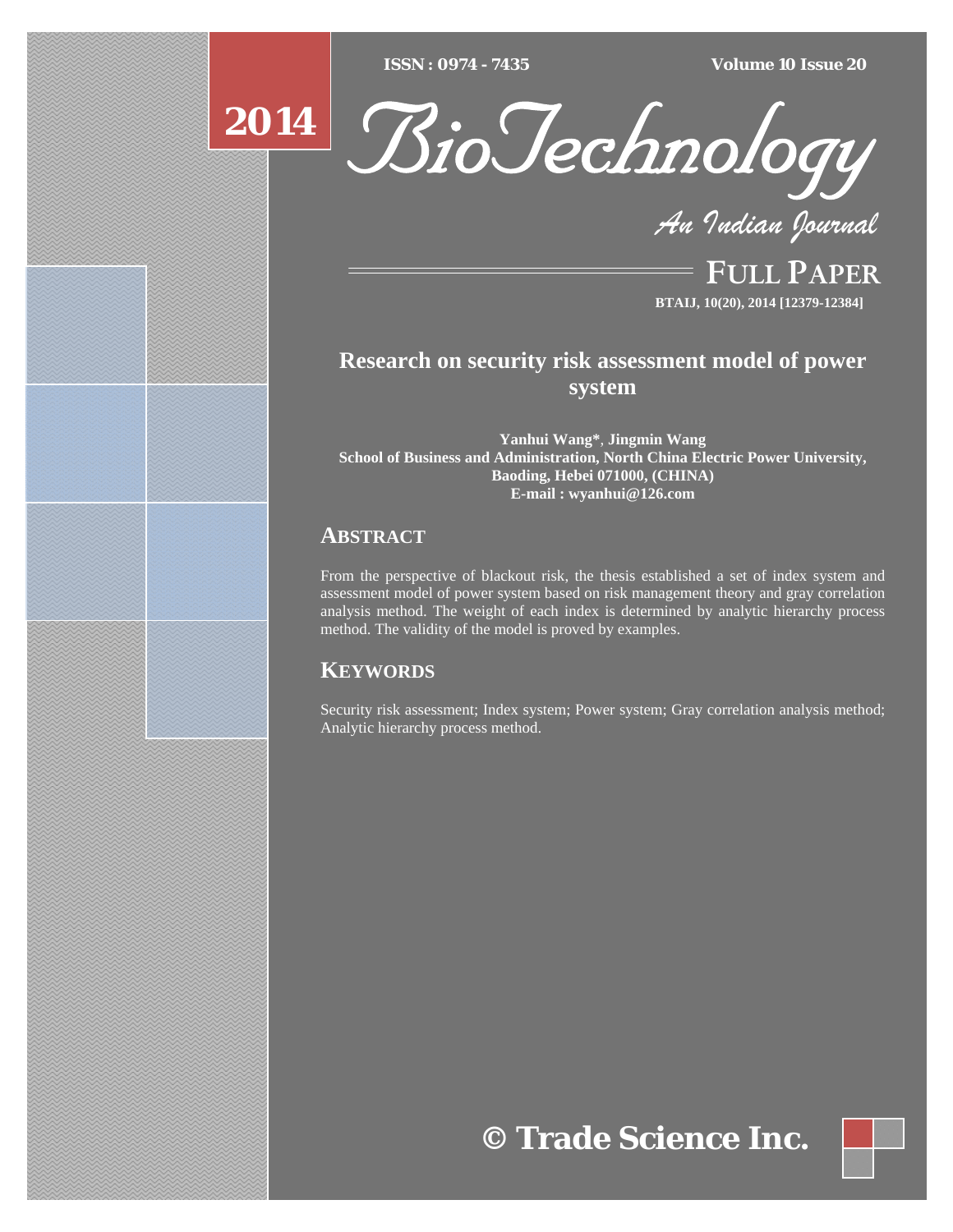#### **INTRODUCTION**

 With the deeply understanding of stability and operation safely of power system, Security risk assessment of power system has been paid more and more attention. The scale of electric power system has been increasing, and the stability problem has been outstanding gradually. This requires a set of security risk evaluation method. With the development of the modern risk theory, it is introduced to the power system security assessment system.

### **STUDY ON THE PRESENT SITUATION OF SECURITY RISK ASSESSMENT OF POWER SYSTEM**

 The policy of "safety first" is always followed in the production and operation process of electric power enterprises<sup>[1]</sup>. Therefore, security assessment is very important. With the development of technology, security theory has been understood continuously deepening. The theory and method of power system security assessment is also advancing with the times. As the whole, Its development experienced two stages: the stage of reliability assessment and risk assessment stage.

 However, the scale of power system is more and more complex, and there are various uncertain factors on the electric power system. Both of these make the power system become the world's largest and nonlinear complex system. The traditional reliability assessment methods can not fully meet the need for security analysis of power system. Risk theory takes into consideration two aspects of the probability of the accident and its consequences**[2]**. It makes the results more reasonable and has guiding significance. And it overcomes the shortcomings of traditional reliability assessment of certain procedures. At present, the security risk assessment of power system is a hotspot for experts and scholars. The thesis set up index system based on security risk assessment theory**[3]**.

### **INDEX SYSTEM AND EVALUATION MOEDL**

 Risk assessment index is the key for risk assessment. Only by establishing scientific, reasonable and practical evaluation index system, security risk assessment for power system would be objective and accurate. Risk assessment method is based on risk management. According to the overall objectives of risk assessment, and combining with the characteristics of electric power system, the associated factors are evaluation index. This method can essentially reflect the risk factors associated with system. It can not only understand the risk level of the overall system in the macroscopic angle, but also analysis concretely the weak based on the index system.

#### **The construction principle of risk assessment index**

 To set up the evaluation index is ultimately can be attributed to three aspects: structure, technology and equipment. So the thesis mainly established security risk assessment index from the three aspects for power system.

### **The establishment of security risk assessment index**

 Based on the domestic and international power industry existing experience, fully considering the possible fundamental factors of large area blackout, a set of hierarchical evaluation index system is established. The general goal of assessment is the large area blackout risk. Index of security risk assessment of power system can be from three aspects of structure risk, technology risk and the equipment risk, as shown in TABLE 1

#### **The establishment of security risk assessment model**

 There are many methods for evaluation of power system security risk. The thesis adopts the improved grey relational analysis method. The traditional grey relational analysis determines the weight of each index with mean value. In this study, the model adopts analytic hierarchy process method instead to determine the weight. Comparing the evaluation results, the risk value of power system in different regions is ranked. Evaluation steps are as follows**[4]**.

Firstly, sequences to be analyzed are determined.

 Provided that indexes m composes the index system of customer value evaluation and customers n are to be appraised, the original index value of every customer constitutes a m-dimension-arrange vector. Then n vectors constitute a matrix:

$$
(X_1^{'}, X_2^{'}, \cdots, X_n^{'}) = \begin{bmatrix} X_1^{'}(1) & X_2^{'}(1) & \cdots & X_n^{'}(1) \\ X_1^{'}(2) & X_2^{'}(2) & \cdots & X_n^{'}(2) \\ \vdots & \vdots & \vdots & \vdots \\ X_1^{'}(m) & X_2^{'}(m) & \cdots & X_n^{'}(m) \end{bmatrix}
$$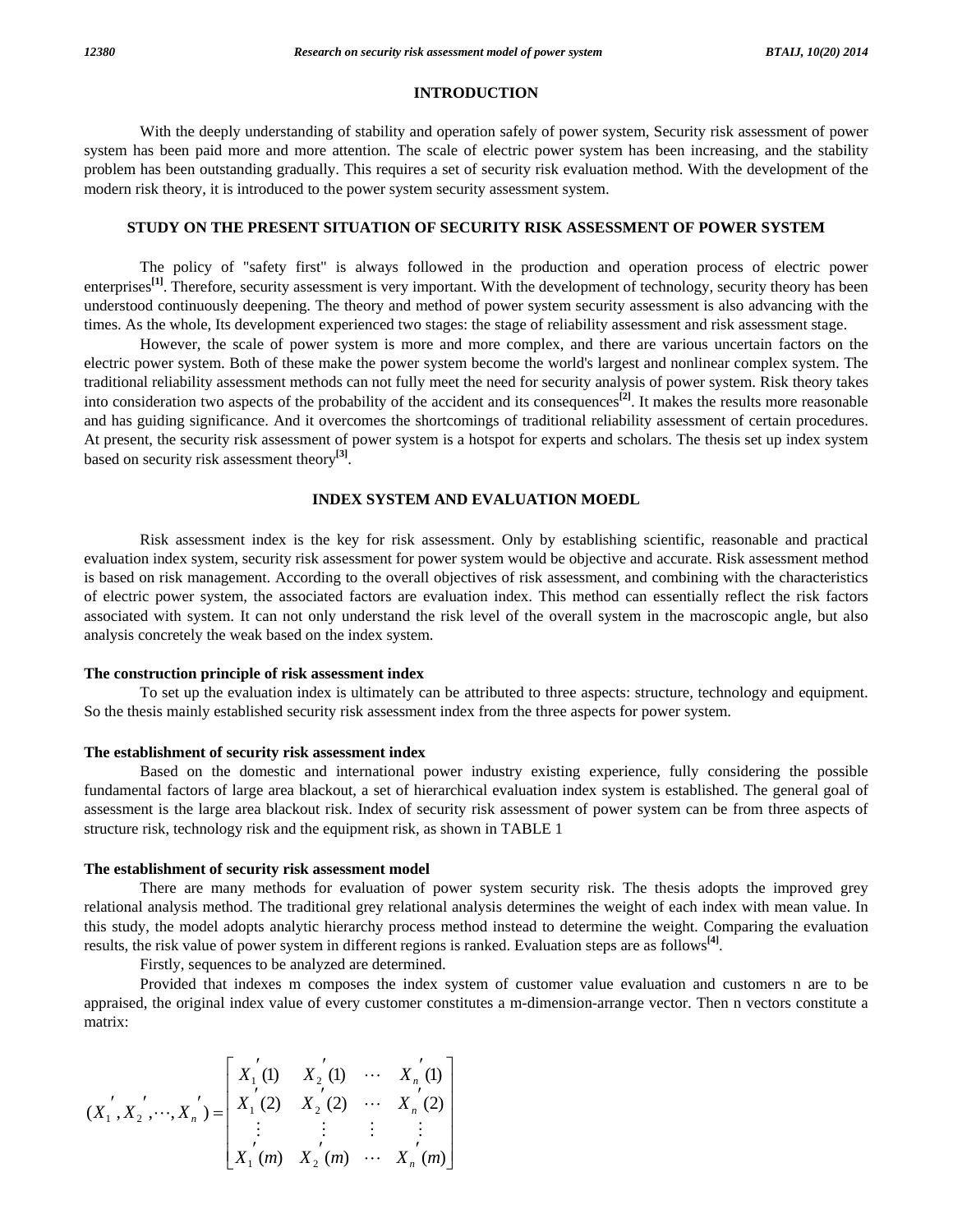Secondly, dis-dimension is derived:

| <b>Guideline</b><br>layer | <b>Guideline layer</b>                        | Sub-guideline layer                                                                                                                                                                                                                                                                      |  |  |
|---------------------------|-----------------------------------------------|------------------------------------------------------------------------------------------------------------------------------------------------------------------------------------------------------------------------------------------------------------------------------------------|--|--|
| Structure<br><b>Risk</b>  | Structure risk of power supply                | Power supply risk assessment                                                                                                                                                                                                                                                             |  |  |
|                           |                                               | Structure risk assessment of power primary energy                                                                                                                                                                                                                                        |  |  |
|                           |                                               | Risk assessment of power peaking capacity                                                                                                                                                                                                                                                |  |  |
|                           |                                               | Natural disasters risk assessment of power outage                                                                                                                                                                                                                                        |  |  |
|                           | District grid structure risk                  | Partition power supply risk assessment                                                                                                                                                                                                                                                   |  |  |
|                           |                                               | The important primary equipment failure risk assessment                                                                                                                                                                                                                                  |  |  |
|                           |                                               | Risk evaluation of security power allocation                                                                                                                                                                                                                                             |  |  |
|                           | Power grid operation risk                     | Risk assessment division of power supply scheme                                                                                                                                                                                                                                          |  |  |
|                           |                                               | The important element of heavy overload risk assessment                                                                                                                                                                                                                                  |  |  |
|                           | Relay protection technology risk              | The main protection assessment of transmission line on the<br>same tower<br>Evaluation of protective chain action of large load transfer<br>case<br>The main channel assessment protection for 500kV<br>transmission line<br>Security and stability control system technology assessment |  |  |
|                           | Security and stability control system         |                                                                                                                                                                                                                                                                                          |  |  |
| Technology<br><b>Risk</b> |                                               | Splitting technology assessment                                                                                                                                                                                                                                                          |  |  |
|                           |                                               | Low-frequency load reduction technology assessment                                                                                                                                                                                                                                       |  |  |
|                           |                                               | Low voltage load shedding technology assessment                                                                                                                                                                                                                                          |  |  |
|                           | Dispatching and protection<br>technology risk | Dispatching operation safety technical risk assessment<br>Safety protection technology risk assessment for natural<br>disaster<br>Secondary power system security protection technology risk<br>assessment                                                                               |  |  |
|                           | Risk of key ;primary equipment                | Turbine and auxiliary equipment evaluation                                                                                                                                                                                                                                               |  |  |
|                           |                                               | Power transformer assessment                                                                                                                                                                                                                                                             |  |  |
|                           |                                               | Bus and ancillary equipment evaluation                                                                                                                                                                                                                                                   |  |  |
|                           |                                               | Overhead transmission line assessment                                                                                                                                                                                                                                                    |  |  |
| <b>Equipment Risk</b>     |                                               | Circuit breaker evaluation                                                                                                                                                                                                                                                               |  |  |
|                           |                                               | A DC primary equipment evaluation                                                                                                                                                                                                                                                        |  |  |
|                           | Risk of key secondary equipment               | Relay protection equipment evaluation                                                                                                                                                                                                                                                    |  |  |
|                           |                                               | The security and stability evaluation of automatic device                                                                                                                                                                                                                                |  |  |
|                           |                                               | Dispatching automation system risk assessment                                                                                                                                                                                                                                            |  |  |
|                           |                                               | Power grid communication equipment evaluation                                                                                                                                                                                                                                            |  |  |

### **TABLE 1 : Security risk evaluation index system for power system**

 $\overline{\phantom{a}}$  $\overline{\phantom{a}}$  $\overline{\phantom{a}}$  $\overline{\phantom{a}}$  $\overline{\phantom{a}}$  $\overline{\phantom{a}}$ L L L L L L  $=$  $(m)$   $X_2(m)$   $\cdots$   $X_n(m)$  $(X_2 \cup X_2 \cup \cdots \cup X_n \cdot (2))$ (1)  $X_2(1) \cdots X_n(1)$  $(X_1, X_2, \dots, X_n)$  $1(m)$   $\Lambda_2$  $1(2)$   $\Lambda_2$  $1^{(1)}$   $A_2$  $_1$ ,  $\Lambda$ <sub>2</sub>  $X_1(m)$   $X_2(m)$   $\cdots$   $X_n(m)$  $X_1(2) = X_2(2) \cdots X_n$  $X_1(1) = X_2(1) \cdots X_n$  $X_1, X_2, \dots, X_k$ *n n n n*  $\ddot{\phantom{0}}$  $\mathbf{r} = \left( \begin{array}{ccc} 1 & 0 & 0 & 0 \\ 0 & 0 & 0 & 0 \\ 0 & 0 & 0 & 0 \end{array} \right)$  $\ddots$  $\ddots$  $\ddot{\phantom{0}}$ 

Thirdly, consulting sequence is determined.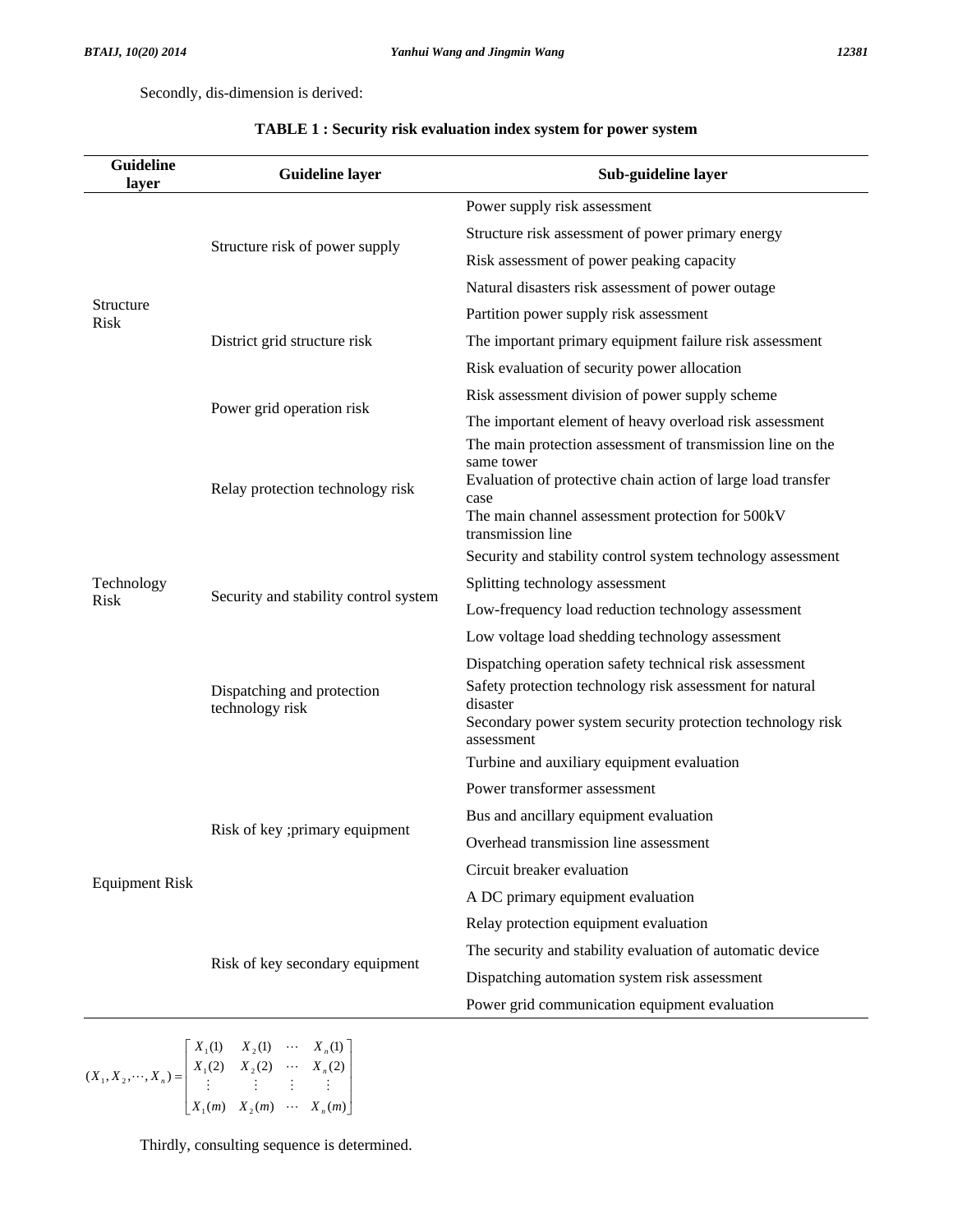All maximums of the evaluation indexes chosen from its m-dimension-arrange vector constitute the consulting sequence.

$$
X_0 = [X_0(1), X_0(2), \cdots, X_0(m)]^T
$$
, Therein:  $X_0(i) = \max_{1 \le i \le n} \{X_i(i)\}$ ,  $i = 1, 2, \cdots m$ 

 Fourthly, grey relational coefficient, maximum difference and least difference are determined. According to formula

$$
\Delta_{0i}(k) = |X_0(k) - X_i(k)|
$$
, therein:  $i = 1, 2, \dots n$ ;  $k = 1, 2, \dots m$ 

Difference matrix is obtained:

$$
\begin{bmatrix} X_{01}(1) & X_{02}(1) & \cdots & X_{0n}(1) \\ X_{01}(2) & X_{02}(2) & \cdots & X_{0n}(2) \\ \vdots & \vdots & \vdots & \vdots \\ X_{01}(m) & X_{02}(m) & \cdots & X_{0n}(m) \end{bmatrix}
$$

 $\Delta$ (max) = max { $\Delta$ <sub>0*i*</sub>(k)}</sub>,  $\Delta$ (min) = min{ $\Delta$ <sub>0*i*</sub>(k)}

Therein:  $i = 1, 2, \dots n; k = 1, 2, \dots m$  Fifthly, relational coefficient is determined. Relational coefficient is determined according to formula (1).

$$
\xi_{0i}(k) = \frac{\Delta(\min) + \rho \Delta(\max)}{\Delta_{0i}(k) + \rho \Delta(\max)}\tag{1}
$$

Therein:  $\rho = 0.5, i = 1,2, \dots n$ .

Then the relational coefficient matrix is obtained as follows:

$$
\begin{bmatrix} \xi_{01}(1) & \xi_{02}(1) & \cdots & \xi_{0n}(1) \\ \xi_{01}(2) & \xi_{02}(2) & \cdots & \xi_{0n}(2) \\ \vdots & \vdots & \vdots & \vdots \\ \xi_{01}(m) & \xi_{02}(2) & \cdots & \xi_{0n}(n) \end{bmatrix}
$$

Sixthly, the gray relational degree (GRD), which is determined according to the following formula, is calculated:

$$
\gamma_{0i} = \sum_{k=1}^{m} \xi_{0i}(k)\omega_k, \ i = 1, 2, \cdots, n
$$

Therein:  $\omega_k$  is confirmed by AHP method and listed in TABLE 2 as follows.

### **APPLICATIONS**

 Taking five regional power systems as an example, experts are invited to assess its security risk respectively. The criteria of each index how to score are shown in TABLE 3, scores between 0-1. The higher the score, higher risk. The risk can be evaluated through the improved grey relational analysis method. The appraisement results are listed in TABLE 4 as follows.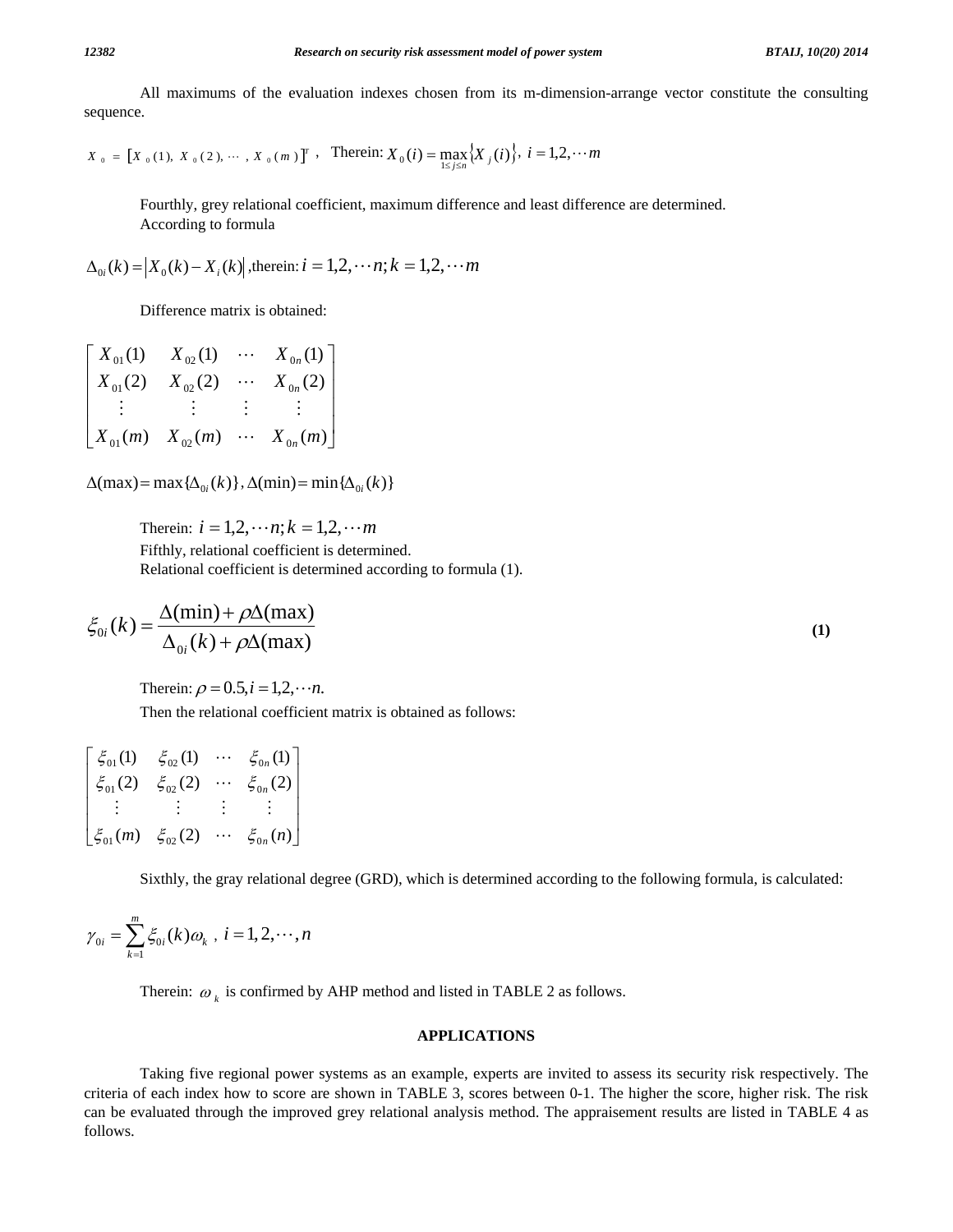The grey relational degree is its risk degree, from which the relative level of risk can be clearly understood. Comparing risk degree, the appraisal object can be ranked. Aiming at the high risk assessment object, its weak should be analyzed concretely. Then put forward the corresponding improvement measures.

| <b>Guideline</b><br>layer         | <b>Guideline layer</b>                                                                                     | Sub-guideline layer                                                             | The compositive weight<br>of each index |
|-----------------------------------|------------------------------------------------------------------------------------------------------------|---------------------------------------------------------------------------------|-----------------------------------------|
|                                   |                                                                                                            | Power supply risk assessment 0.4181                                             | 0.0590                                  |
| Structure<br><b>Risk</b><br>0.279 | Structure risk of power<br>supply<br>0.506                                                                 | Structure risk assessment of power primary<br>energy $0.2266$                   | 0.0320                                  |
|                                   |                                                                                                            | Risk assessment of power peaking capacity<br>0.0742                             | 0.0105                                  |
|                                   |                                                                                                            | Natural disasters risk assessment of power<br>outage 0.2811                     | 0.0397                                  |
|                                   | District grid structure risk<br>0.254                                                                      | Partition power supply risk assessment 0.1062                                   | 0.0075                                  |
|                                   |                                                                                                            | The important primary equipment failure risk<br>assessment 0.2605               | 0.0185                                  |
|                                   |                                                                                                            | Risk evaluation of security power allocation<br>0.6333                          | 0.0449                                  |
|                                   | Power grid operation risk<br>0.24                                                                          | Risk assessment division of power supply<br>scheme 0.4824                       | 0.0323                                  |
|                                   |                                                                                                            | The important element of heavy overload risk<br>assessment 0.5176               | 0.0347                                  |
|                                   | Relay protection<br>technology risk<br>0.386                                                               | The main protection assessment of<br>transmission line on the same tower 0.3    | 0.0330                                  |
|                                   |                                                                                                            | Evaluation of protective chain action of large<br>load transfer case 0.6        | 0.0660                                  |
|                                   |                                                                                                            | The main channel assessment protection for<br>500kV transmission line 0.1       | 0.0110                                  |
|                                   | Security and stability<br>control system<br>0.224<br>Dispatching and protection<br>technology risk<br>0.39 | Security and stability control system<br>technology assessment 0.4228           | 0.0270                                  |
| Technology                        |                                                                                                            | Splitting technology assessment 0.2184                                          | 0.0139                                  |
| <b>Risk</b><br>0.285              |                                                                                                            | Low-frequency load reduction technology<br>assessment 0.1794                    | 0.0115                                  |
|                                   |                                                                                                            | Low voltage load shedding technology<br>assessment 0.1794                       | 0.0115                                  |
|                                   |                                                                                                            | Dispatching operation safety technical risk<br>assessment 0.4415                | 0.0491                                  |
|                                   |                                                                                                            | Safety protection technology risk assessment<br>for natural disaster 0.3112     | 0.0346                                  |
|                                   |                                                                                                            | Secondary power system security protection<br>technology risk assessment 0.2473 | 0.0275                                  |
|                                   | Risk of key primary<br>equipment<br>0.5832                                                                 | Turbine and auxiliary equipment evaluation<br>0.2162                            | 0.0550                                  |
|                                   |                                                                                                            | Power transformer assessment 0.2056                                             | 0.0523                                  |
|                                   |                                                                                                            | Bus and ancillary equipment evaluation<br>0.1621                                | 0.0412                                  |
|                                   |                                                                                                            | Overhead transmission line assessment 0.1028                                    | 0.0261                                  |
| Equipment                         |                                                                                                            | Circuit breaker evaluation 0.1164                                               | 0.0296                                  |
| <b>Risk</b><br>0.436              |                                                                                                            | A DC primary equipment evaluation 0.1519                                        | 0.0386                                  |
|                                   | Risk of key secondary<br>equipment<br>0.4168                                                               | Relay protection equipment evaluation 0.3584                                    | 0.0651                                  |
|                                   |                                                                                                            | The security and stability evaluation of<br>automatic device 0.2317             | 0.0421                                  |
|                                   |                                                                                                            | Dispatching automation system risk<br>assessment 0.2916                         | 0.0530                                  |
|                                   |                                                                                                            | Power grid communication equipment<br>evaluation 0.1183                         | 0.0215                                  |

### **TABLE 2 : Weight of each index by AHP**